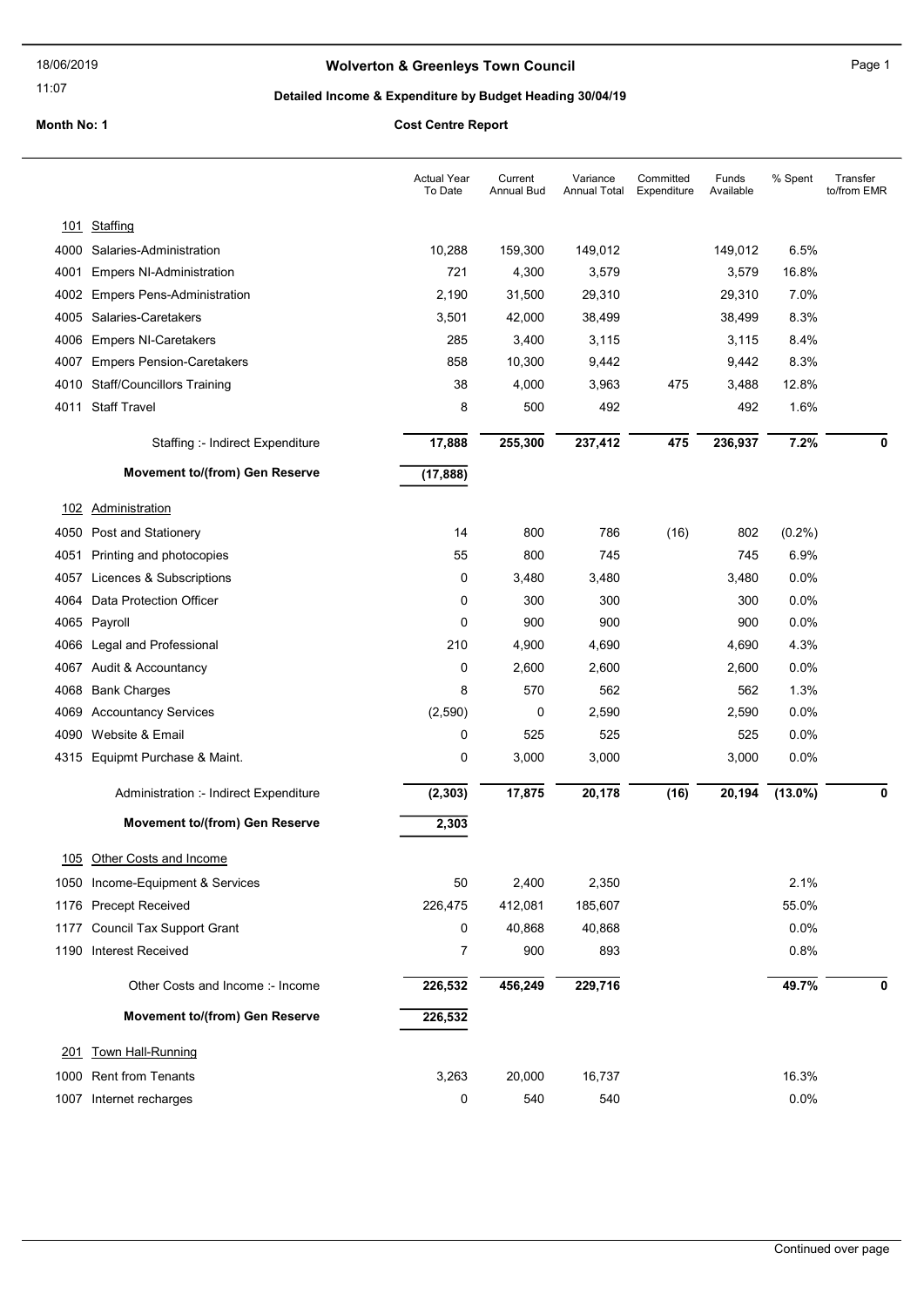#### 11:07

# Wolverton & Greenleys Town Council Manuscripture of Page 2

# Detailed Income & Expenditure by Budget Heading 30/04/19

|          |                                           | <b>Actual Year</b><br>To Date | Current<br>Annual Bud | Variance<br><b>Annual Total</b> | Committed<br>Expenditure | Funds<br>Available | % Spent    | Transfer<br>to/from EMR |
|----------|-------------------------------------------|-------------------------------|-----------------------|---------------------------------|--------------------------|--------------------|------------|-------------------------|
|          | 1010 Library Recharges                    | 0                             | 7,000                 | 7,000                           |                          |                    | 0.0%       |                         |
|          | 1110 Income-Meeting Room                  | 100                           | 500                   | 400                             |                          |                    | 20.0%      |                         |
|          | 1115 Income-Photocopying                  | (46)                          | 300                   | 346                             |                          |                    | $(15.4\%)$ |                         |
|          | 1116 Income-Other                         | 785                           | 0                     | (785)                           |                          |                    | 0.0%       |                         |
|          | Town Hall-Running :- Income               | 4,102                         | 28,340                | 24,238                          |                          |                    | 14.5%      | 0                       |
|          | 4058 IT Costs                             | 3,165                         | 3,600                 | 435                             | 110                      | 325                | 91.0%      | 2,430                   |
|          | 4100 Rates                                | 5,897                         | 6,200                 | 303                             |                          | 303                | 95.1%      |                         |
|          | 4101 Water Charges                        | 0                             | 400                   | 400                             |                          | 400                | 0.0%       |                         |
| 4110 Gas |                                           | 0                             | 2,000                 | 2,000                           |                          | 2,000              | 0.0%       |                         |
| 4111     | Electricity                               | (782)                         | 4,325                 | 5,107                           |                          | 5,107              | $(18.1\%)$ |                         |
|          | 4115 Telephone                            | 106                           | 1,300                 | 1,194                           |                          | 1,194              | 8.2%       |                         |
|          | 4116 Internet                             | 0                             | 630                   | 630                             |                          | 630                | 0.0%       |                         |
| 4120     | Town Hall-Minor Expenses                  | 28                            | 1,500                 | 1,472                           |                          | 1,472              | 1.9%       |                         |
| 4125     | Town Hall-Maintenance                     | 234                           | 2,000                 | 1,766                           | 785                      | 982                | 50.9%      |                         |
| 4126     | Cleaning                                  | 324                           | 3,800                 | 3,476                           |                          | 3,476              | 8.5%       |                         |
| 4128     | Town Hall-Security                        | 0                             | 1,500                 | 1,500                           |                          | 1,500              | 0.0%       |                         |
| 4140     | PWLB-Repayments                           | 20,476                        | 41,000                | 20,524                          |                          | 20,524             | 49.9%      |                         |
| 4315     | Equipmt Purchase & Maint.                 | 0                             | 0                     | 0                               | 536                      | (536)              | 0.0%       |                         |
|          | Town Hall-Running :- Indirect Expenditure | 29,448                        | 68,255                | 38,807                          | 1,431                    | 37,376             | 45.2%      | 2,430                   |
|          | Net Income over Expenditure               | (25, 346)                     | (39, 915)             | (14, 569)                       |                          |                    |            |                         |
| 6000     | plus Transfer from EMR                    | 2,430                         |                       |                                 |                          |                    |            |                         |
|          | Movement to/(from) Gen Reserve            | (22, 916)                     |                       |                                 |                          |                    |            |                         |
| 203      | <b>Leased Assets</b>                      |                               |                       |                                 |                          |                    |            |                         |
|          | 1116 Income-Other                         | 421                           | 500                   | 79                              |                          |                    | 84.2%      |                         |
|          | Leased Assets :- Income                   | 421                           | 500                   | 79                              |                          |                    | 84.2%      | 0                       |
|          | 4152 Greenleys Depot                      | 1,817                         | 2,800                 | 983                             | 56                       | 928                | 66.9%      |                         |
|          | 4153 Water Tower                          | 640                           | 3,000                 | 2,360                           | $\overline{7}$           | 2,353              | 21.6%      |                         |
|          | 4155 Urban Farm                           | 421                           | 500                   | 79                              |                          | 79                 | 84.2%      |                         |
|          | Leased Assets :- Indirect Expenditure     | 2,878                         | 6,300                 | 3,422                           | 62                       | 3,360              | 46.7%      | 0                       |
|          | <b>Movement to/(from) Gen Reserve</b>     | (2, 457)                      |                       |                                 |                          |                    |            |                         |
|          | 210 Allotments                            |                               |                       |                                 |                          |                    |            |                         |
|          | 1020 Community Orchard                    | 0                             | 58                    | 58                              |                          |                    | 0.0%       |                         |
|          | 1021 Hodge Furze                          | 37                            | 200                   | 163                             |                          |                    | 18.6%      |                         |
|          | 1022 Old Wolverton                        | 0                             | 706                   | 706                             |                          |                    | 0.0%       |                         |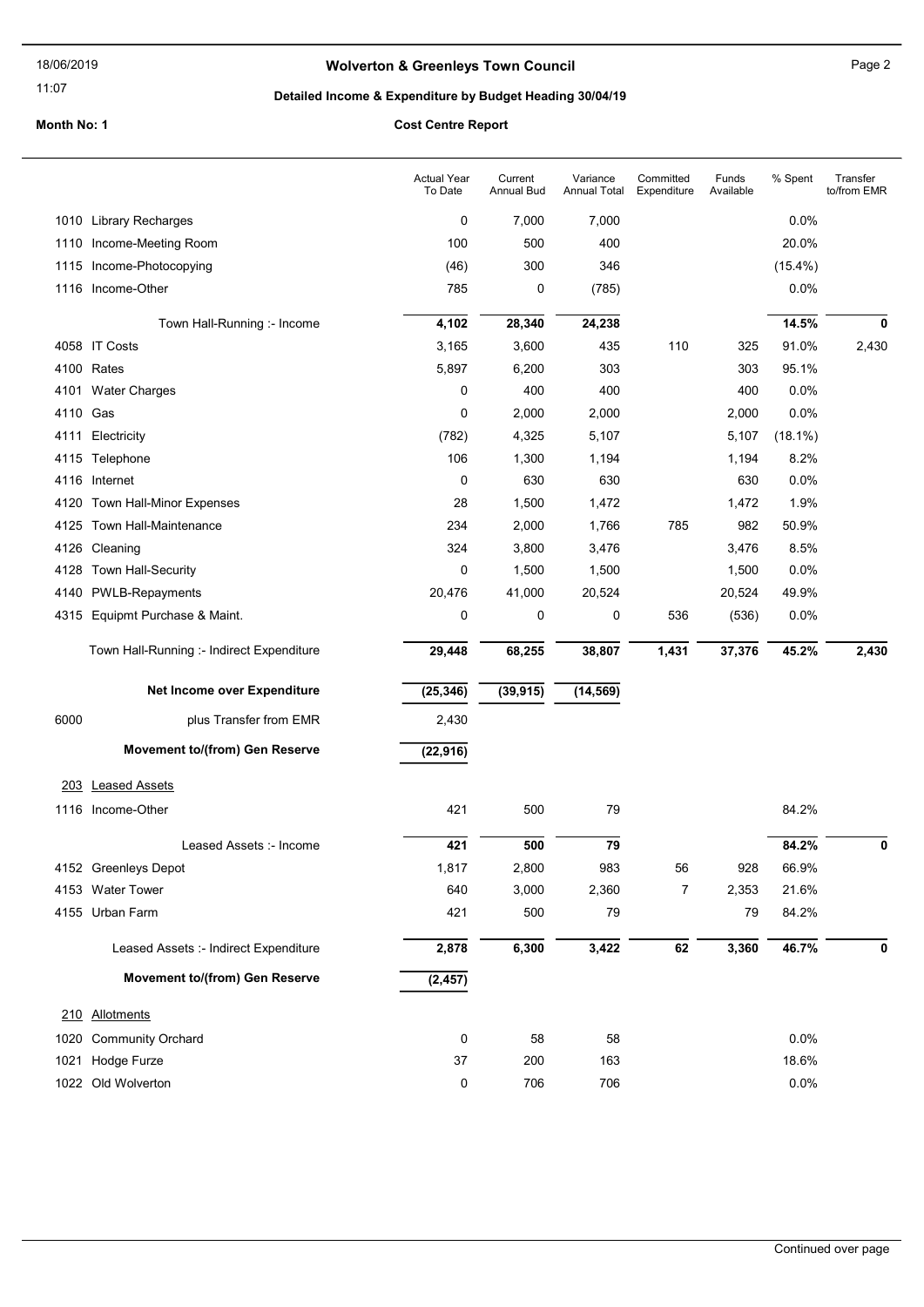### 11:07

# Wolverton & Greenleys Town Council Manuscripture of Page 3

# Detailed Income & Expenditure by Budget Heading 30/04/19

|          |                                                 | <b>Actual Year</b><br>To Date | Current<br><b>Annual Bud</b> | Variance<br><b>Annual Total</b> | Committed<br>Expenditure | Funds<br>Available | % Spent | Transfer<br>to/from EMR |
|----------|-------------------------------------------------|-------------------------------|------------------------------|---------------------------------|--------------------------|--------------------|---------|-------------------------|
|          | 1023 Stacey Hill                                | 12                            | 5,809                        | 5,797                           |                          |                    | 0.2%    |                         |
|          | Allotments :- Income                            | 49                            | 6,773                        | 6,724                           |                          |                    | 0.7%    | 0                       |
|          | 4400 General Allotment Costs                    | 0                             | 0                            | 0                               | 8,410                    | (8, 410)           | 0.0%    |                         |
| 4405     | <b>Stacey Hill Expenses</b>                     | 66                            | 1,375                        | 1,309                           | 647                      | 662                | 51.9%   |                         |
| 4406     | Hodge Furze                                     | 0                             | 540                          | 540                             | 508                      | 32                 | 94.1%   |                         |
| 4407     | Old Wolverton                                   | 0                             | 484                          | 484                             | 502                      | (18)               | 103.8%  |                         |
| 4408     | <b>Orchard Allotments</b>                       | 0                             | 350                          | 350                             |                          | 350                | 0.0%    |                         |
|          | Allotments :- Indirect Expenditure              | 66                            | 2,749                        | 2,683                           | 10,068                   | (7, 385)           | 368.6%  | 0                       |
|          | Movement to/(from) Gen Reserve                  | (17)                          |                              |                                 |                          |                    |         |                         |
| 301      | <b>Community Grants</b>                         |                               |                              |                                 |                          |                    |         |                         |
|          | 1117 Income-Grants                              | 8,400                         | 0                            | (8,400)                         |                          |                    | 0.0%    |                         |
|          | Community Grants :- Income                      | 8,400                         | 0                            | (8,400)                         |                          |                    |         | 0                       |
|          | 4200 Remembrance                                | 0                             | 900                          | 900                             | 50                       | 850                | 5.6%    |                         |
| 4201     | Grants                                          | 0                             | 8,000                        | 8,000                           |                          | 8,000              | 0.0%    |                         |
|          | 4207 CAB                                        | 0                             | 7,500                        | 7,500                           |                          | 7,500              | 0.0%    |                         |
|          | <b>Community Grants :- Indirect Expenditure</b> | 0                             | 16,400                       | 16,400                          | 50                       | 16,350             | 0.3%    | 0                       |
|          | Movement to/(from) Gen Reserve                  | 8,400                         |                              |                                 |                          |                    |         |                         |
| 305      | <b>Community Projects</b>                       |                               |                              |                                 |                          |                    |         |                         |
|          | 1002 BIB income                                 | 170                           | 0                            | (170)                           |                          |                    | 0.0%    |                         |
| 1100     | Income-Newsletter & Adverts                     | 1,562                         | 3,600                        | 2,039                           |                          |                    | 43.4%   |                         |
|          | 1116 Income-Other                               | 50                            | 0                            | (50)                            |                          |                    | 0.0%    |                         |
|          | 1125 Hodge Lea Meeting Place                    | 917                           | 4,500                        | 3,583                           |                          |                    | 20.4%   |                         |
|          | Community Projects :- Income                    | 2,699                         | 8,100                        | 5,402                           |                          |                    | 33.3%   | 0                       |
| 4209 BIB |                                                 | 53                            | 2,500                        | 2,447                           | 18                       | 2,429              | 2.9%    |                         |
| 4230     | <b>Floodlight Running Costs</b>                 | (40)                          | 375                          | 415                             |                          | 415                | (10.7%) |                         |
| 4231     | Digital Inclusion                               | 774                           | 2,000                        | 1,226                           |                          | 1,226              | 38.7%   |                         |
| 4235     | <b>Newsletter Costs</b>                         | 2,832                         | 17,700                       | 14,868                          |                          | 14,868             | 16.0%   |                         |
| 4247     | <b>Public Meetings</b>                          | 0                             | 200                          | 200                             |                          | 200                | 0.0%    |                         |
| 4256     | Hodge & Stacey Deprivation Fd                   | 8                             | 0                            | (8)                             |                          | (8)                | 0.0%    |                         |
| 4260     | Hodge Lea MP crafts                             | 108                           | 0                            | (108)                           |                          | (108)              | 0.0%    |                         |
| 4261     | Hodge Lea Meeting Place                         | 1,232                         | 4,500                        | 3,269                           | 178                      | 3,090              | 31.3%   |                         |
| 4262     | Hodge Lea Croft Improvements                    | 0                             | 20,000                       | 20,000                          |                          | 20,000             | 0.0%    |                         |
| 4263     | <b>Greenleys Community Garden</b>               | 0                             | 0                            | 0                               | (1,025)                  | 1,025              | 0.0%    |                         |
|          | Community Projects :- Indirect Expenditure      | 4,966                         | 47,275                       | 42,309                          | (829)                    | 43,138             | 8.8%    | 0                       |
|          | Movement to/(from) Gen Reserve                  | (2, 267)                      |                              |                                 |                          |                    |         |                         |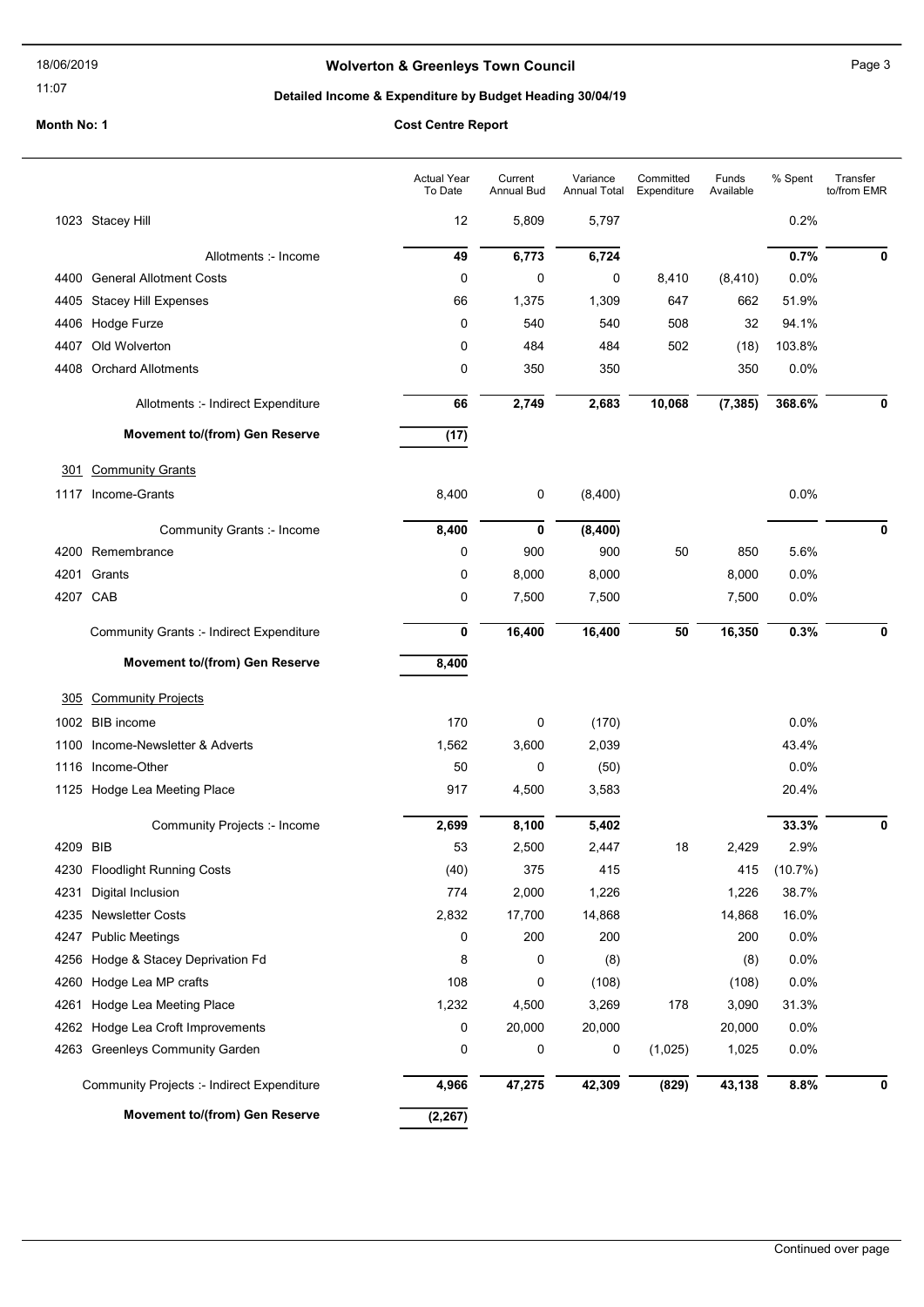#### 11:07

# Wolverton & Greenleys Town Council Manuscripture of Page 4

# Detailed Income & Expenditure by Budget Heading 30/04/19

|      |                                                 | <b>Actual Year</b><br>To Date | Current<br><b>Annual Bud</b> | Variance<br>Annual Total | Committed<br>Expenditure | Funds<br>Available | % Spent | Transfer<br>to/from EMR |
|------|-------------------------------------------------|-------------------------------|------------------------------|--------------------------|--------------------------|--------------------|---------|-------------------------|
| 310  | <b>Community Events</b>                         |                               |                              |                          |                          |                    |         |                         |
|      | 1105 Income-Twinning                            | 0                             | 1,000                        | 1,000                    |                          |                    | 0.0%    |                         |
|      | 1106 Income - Fireworks                         | 0                             | 2,300                        | 2,300                    |                          |                    | 0.0%    |                         |
| 1109 | Income - Summer Festivat                        | 40                            | 0                            | (40)                     |                          |                    | 0.0%    |                         |
|      | 1116 Income-Other                               | 0                             | 10,500                       | 10,500                   |                          |                    | 0.0%    |                         |
|      | Community Events :- Income                      | 40                            | 13,800                       | 13,760                   |                          |                    | 0.3%    | 0                       |
|      | 4274 Summer Festival                            | 0                             | 5,000                        | 5,000                    | 5,421                    | (421)              | 108.4%  |                         |
|      | 4275 Town Twinning                              | 210                           | 2,000                        | 1,790                    | 75                       | 1,715              | 14.3%   |                         |
|      | 4277 Fireworks                                  | 1,563                         | 10,000                       | 8,438                    |                          | 8,438              | 15.6%   |                         |
|      | 4278 Lantern Festival                           | 0                             | 5,140                        | 5,140                    |                          | 5,140              | 0.0%    |                         |
|      | 4279 Play/Youth, Young Pple, Arts&Des           | 0                             | 500                          | 500                      |                          | 500                | 0.0%    |                         |
|      | <b>Community Events :- Indirect Expenditure</b> | 1,773                         | 22,640                       | 20,868                   | 5,496                    | 15,371             | 32.1%   | 0                       |
|      | Movement to/(from) Gen Reserve                  | (1, 732)                      |                              |                          |                          |                    |         |                         |
| 401  | <b>Town Upkeep</b>                              |                               |                              |                          |                          |                    |         |                         |
|      | 4302 Dog Waste Collection                       | 0                             | 10,112                       | 10,112                   |                          | 10,112             | 0.0%    |                         |
| 4310 | <b>Caretaker Costs</b>                          | 0                             | 100                          | 100                      |                          | 100                | 0.0%    |                         |
|      | 4315 Equipmt Purchase & Maint.                  | 17,660                        | 0                            | (17,660)                 | 667                      | (18, 327)          | 0.0%    | 17,660                  |
|      | 4316 Planting                                   | 0                             | 13,160                       | 13,160                   |                          | 13,160             | 0.0%    |                         |
| 4320 | <b>Vehicle Running Costs</b>                    | 75                            | 2,000                        | 1,925                    | 80                       | 1,845              | 7.7%    | 75                      |
|      | 4330 CCTV Costs                                 | 210                           | 0                            | (210)                    |                          | (210)              | 0.0%    |                         |
|      | Town Upkeep :- Indirect Expenditure             | 17,945                        | 25,372                       | 7,427                    | 747                      | 6,680              | 73.7%   | 17,735                  |
| 6000 | plus Transfer from EMR                          | 17,735                        |                              |                          |                          |                    |         |                         |
|      | Movement to/(from) Gen Reserve                  | (210)                         |                              |                          |                          |                    |         |                         |
| 405  | <b>Town Upkeep-Projects</b>                     |                               |                              |                          |                          |                    |         |                         |
|      | 4370 Christmas Lights                           | 0                             | 16,000                       | 16,000                   |                          | 16,000             | 0.0%    |                         |
|      | 4379 New Projects                               | $\pmb{0}$                     | 10,000                       | 10,000                   | 45                       | 9,955              | 0.5%    |                         |
|      | 4385 Bloomer Siting & Town Trail                | 936                           | 0                            | (936)                    |                          | (936)              | 0.0%    | 936                     |
|      | Town Upkeep-Projects :- Indirect Expenditure    | 936                           | 26,000                       | 25,064                   | 45                       | 25,019             | 3.8%    | 936                     |
| 6000 | plus Transfer from EMR                          | 936                           |                              |                          |                          |                    |         |                         |
|      | Movement to/(from) Gen Reserve                  | 0                             |                              |                          |                          |                    |         |                         |
|      | 500 Council                                     |                               |                              |                          |                          |                    |         |                         |
|      | 1195 Parish Partnership income                  | 5,000                         | $\pmb{0}$                    | (5,000)                  |                          |                    | 0.0%    |                         |
|      | Council :- Income                               | 5,000                         | $\pmb{0}$                    | (5,000)                  |                          |                    |         | 0                       |
|      | 4119 Insurance                                  | 0                             | 4,896                        | 4,896                    | 147                      | 4,749              | 3.0%    |                         |